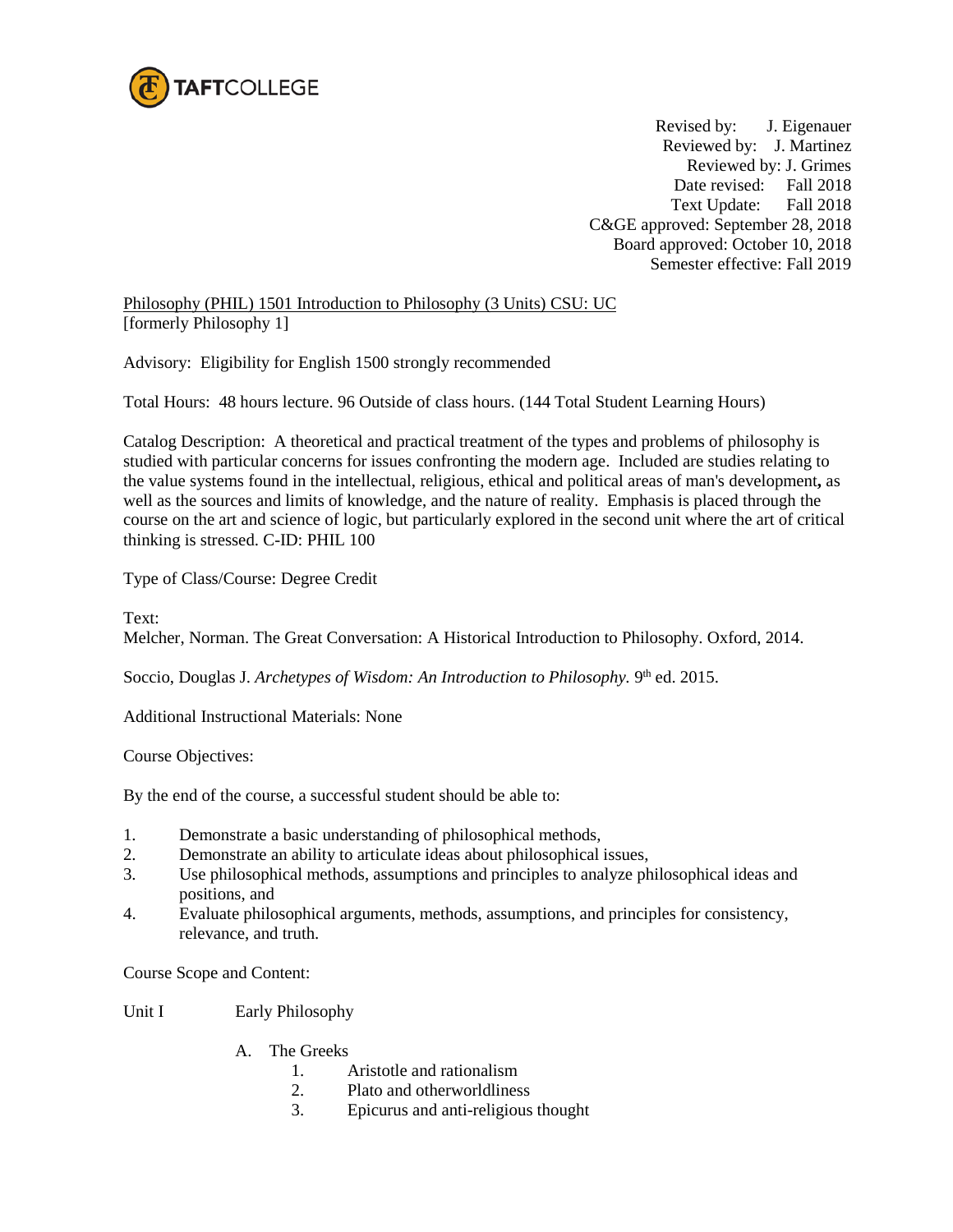

- 4. Other important thinkers
	- a. Heraclitus, Thales, Epictetus, Sextus Empiricus,
- B. The Romans
	- 1. Cicero
	- 2. Marcus Aurelius
- C. The Hebrews
	- 1. Moses Maimonides
- D. Early Christianity
	- 1. Augustine and the problem of evil

## Unit II Early Modern Philosophy

- A. The middle ages
	- 1. Boethius, Anselm, and the problem of a Christian Philosophy
- B. The renaissance
	- 1. Erasmus, Montaigne, and the problem of unbelief
- C. The seventeenth century
	- 1. Descartes and the beginnings of epistemology
	- 2. Spinoza and the emergence of materialism
	- 3. Leibniz and the problem of Evil
	- 4. Hobbes and political philosophy

## Unit III Modern Philosophy

- A. The eighteenth century
	- 1. Voltaire, Diderot, and the French Enlightenment
	- 2. Kant and the question of knowledge
	- 3. Jefferson, Paine, and the American Enlightenment
	- 4. The British Empiricists
- B. The nineteenth century
	- 1. Nietzsche and the problem of morality
	- 2. Introduction to Existentialism
	- 3. Comte and Positivism
- C. The twentieth century
	- 1. Russell, Wittgenstein, and analytic philosophy<br>
	2 Williams James and the nsychology of belief
	- Williams James and the psychology of belief
	- 3. Charles Sanders Pierce and the problem of belief

Learning Activities Required Outside of Class:

The students in this class will spend a minimum of 6 hours per week outside of the regular class time doing the following:

- 1. Studying
- 2. Reading
- 3. Written work

Methods of Instruction:

- 1. Assigned readings from the text
- 2. Lectures and discussion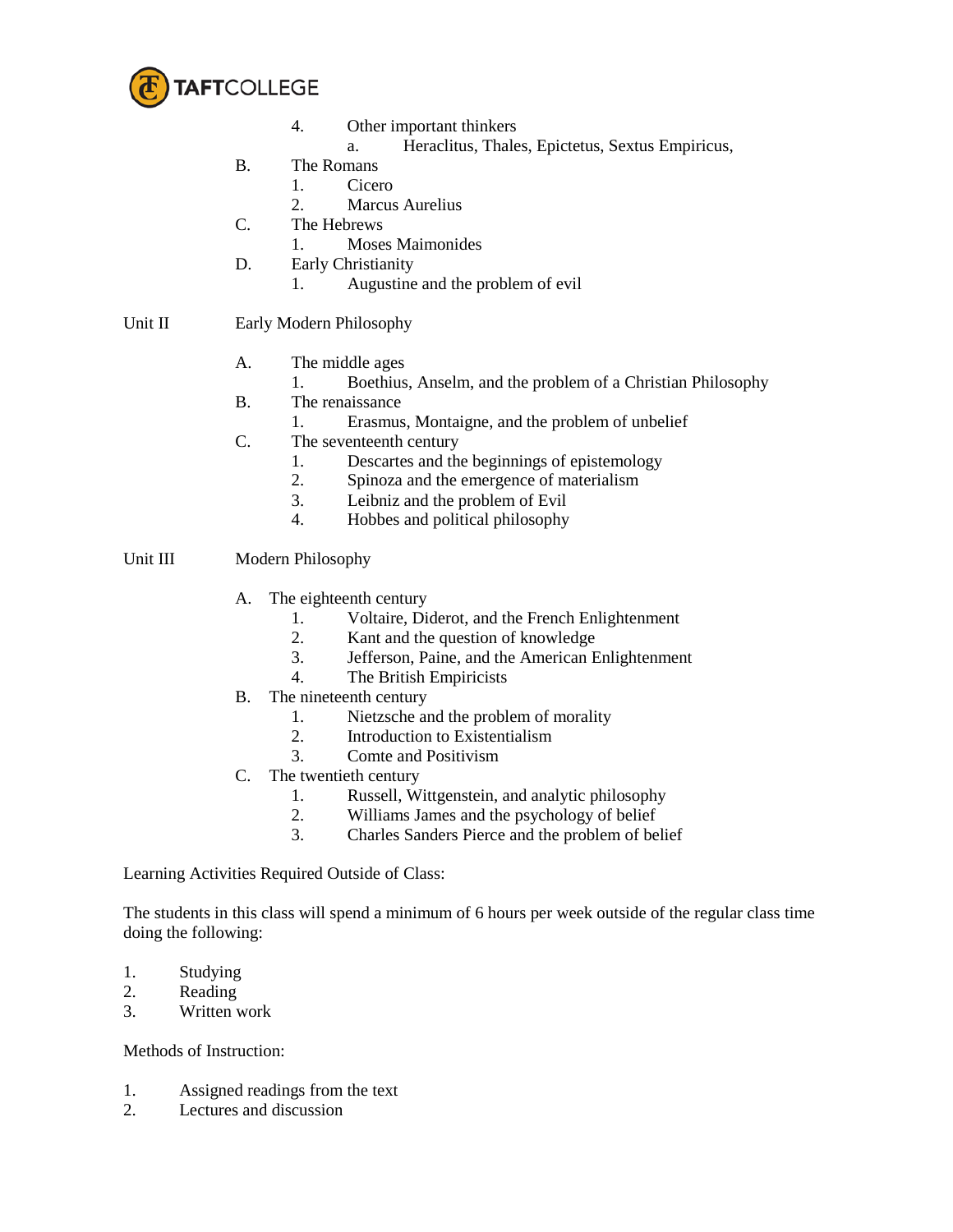

## 3. Audiovisual materials to illustrate the application of philosophical content to contemporary life

Methods of Evaluation:

- 1. Substantial writing assignments, including:
	- a. term or other papers
	- b. analytical, evaluative, and explanatory writing
- 2. Other examinations, including:
	- a. multiple choice
	- b. true/false items
	- c. completion
	- d. essay

Supplemental Data:

| TOP Code:                    | 150900: Philosophy                                                   |
|------------------------------|----------------------------------------------------------------------|
| <b>SAM Priority Code:</b>    | E: Non-Occupational                                                  |
| <b>Distance Education:</b>   | Online; Offline                                                      |
| Funding Agency:              | Y: Not Applicable(funds not used)                                    |
| Program Status:              | 1: Program Applicable                                                |
| Noncredit Category:          | Y: Not Applicable, Credit Course                                     |
| <b>Special Class Status:</b> | N: Course is not a special class                                     |
| <b>Basic Skills Status:</b>  | N: Course is not a basic skills course                               |
| Prior to College Level:      | Y: Not applicable                                                    |
| Cooperative Work Experience: | N: Is not part of a cooperative work experience education<br>program |
| Eligible for Credit by Exam: | NO                                                                   |
| Eligible for Pass/No Pass:   | C: Pass/No Pass                                                      |